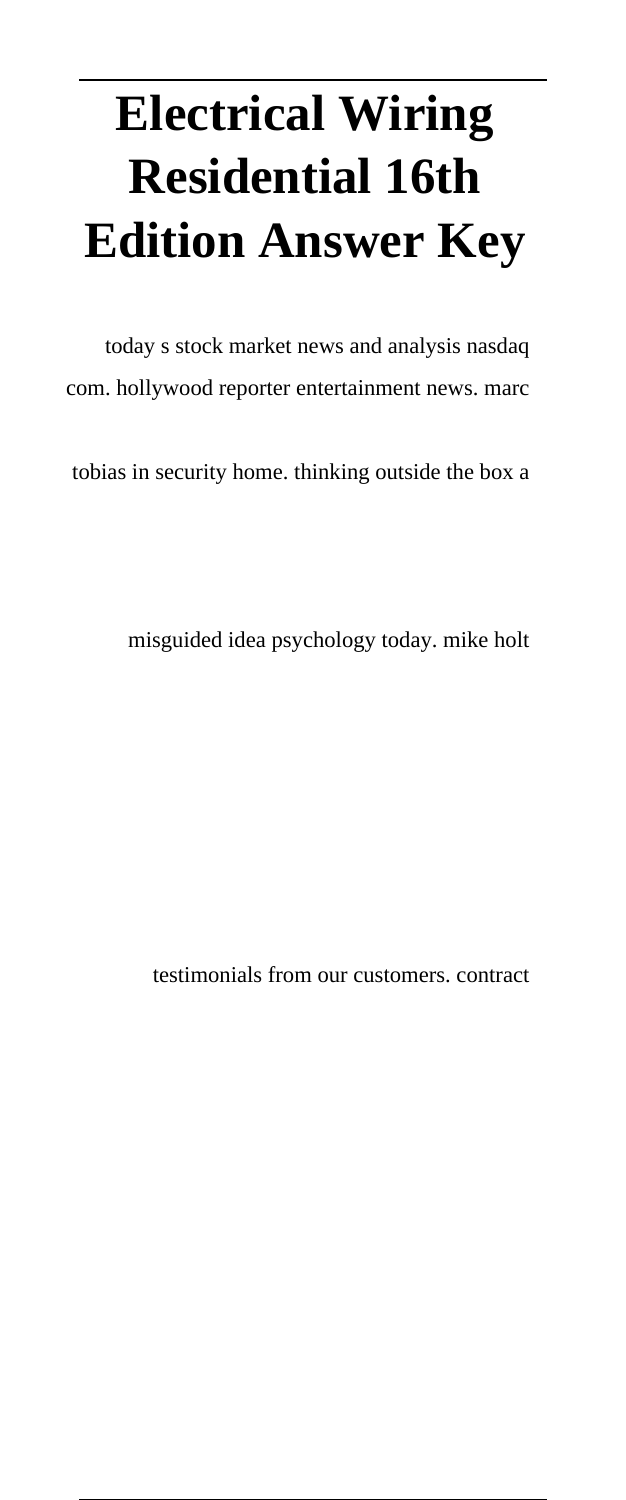business news personal finance and money news abc news. http www fbo gov. somos primos dedicated to hispanic heritage and diversity. cable joints blog page articl. 5 star plus retail design. search results for breaking news from british exporters. art archive at tadias magazine. iran and afghanistan institute for the study of war. clear lake indiana bulletin board clearlakeindiana org. official website of daman u t administration india. ambrose building  $\hat{a} \in \hat{ }$  insurance builders. ford 8n

9n amp 2n tractors collecting restoring and.

archives philly com. epanorama net links. loot co

za sitemap. download youtube videos wapspot co *Today s Stock Market News and Analysis Nasdaq com June 23rd, 2018 - Get the latest news and analysis in the stock market today including national and world stock market news business news financial news and more*''**Hollywood Reporter Entertainment News**

June 24th, 2018 - The Hollywood Reporter Is Your

Source For Breaking News About Hollywood And

Entertainment Including Movies TV Reviews And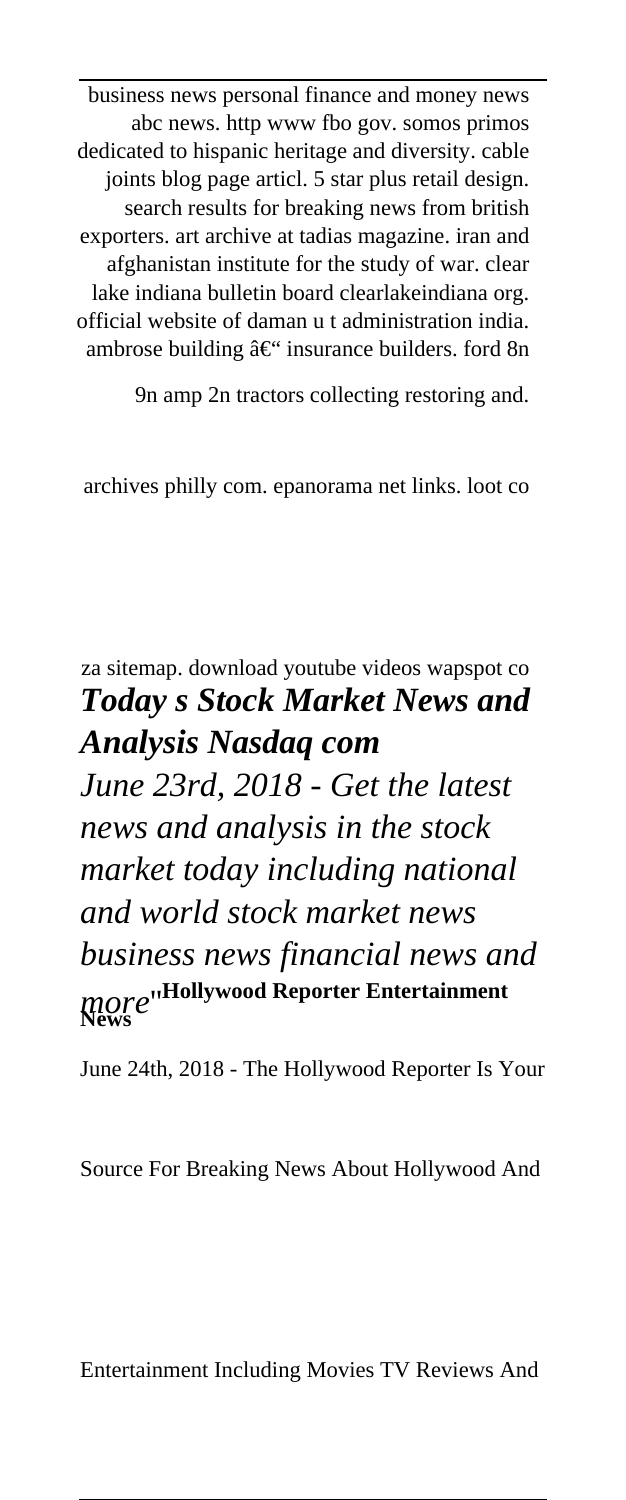Industry Blogs'

## '**MARC TOBIAS IN SECURITY HOME**

JUNE 22ND, 2018 - A SECURITY ENGINEERING LABORATORY HAS BEEN ESTABLISHED AT THE UNIVERSITY OF PITTSBURGH SCHOOL OF ENGINEERING BY MARC WEBER TOBIAS AND TOBIAS BLUZMANIS THE LAB WILL PROVIDE HANDS ON TRAINING FOR ENGINEERING STUDENTS AT PITT TO TEACH THEM TO ANALYZE AND SOLVE SECURITY VULNERABILITY PROBLEMS IN HARDWARE AND SOFTWARE FOR OUR CLIENTS THROUGHOUT'

## '**Thinking Outside the Box A Misguided Idea Psychology Today**

June 20th, 2018 - The truth behind the universal but flawed catchphrase for creativity'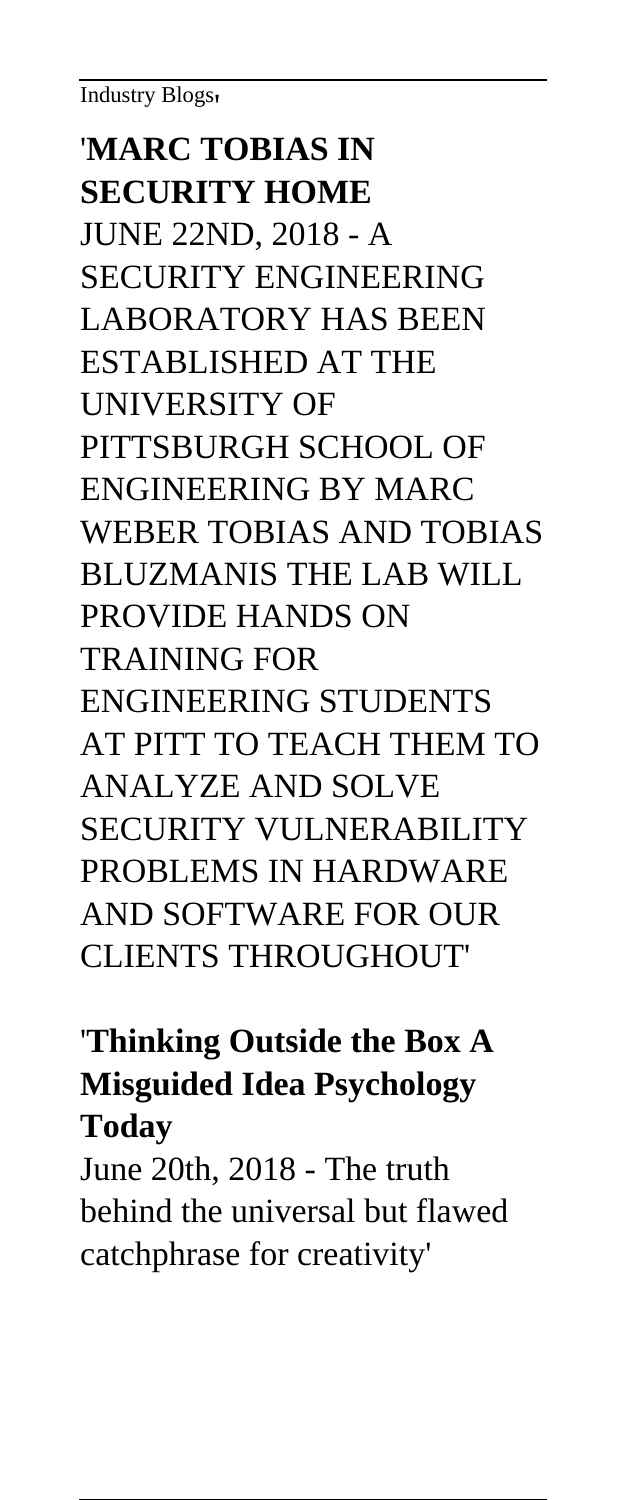## '**Mike Holt Testimonials from our customers**

June 23rd, 2018 - May 14 2018 I just wanted to touch base with you guys and say thank you Some time ago someone introduced our electrical department where I work to the study material from Mike Holt Enterprises'

'**CONTRACT MANAGEMENT CONSTRUCTION MANAGEMENT GUIDE JUNE 21ST, 2018 - EJAZ REPLY NOVEMBER 26TH 2014 AT 11 08 PM DEAR IN BMS SYSTEM THE CABLING AND THE CONTAINMENT WORK IS UNDER WHOSE SCOPE IS IT DONE BY MECHANICAL CONTRACTOR OR ELECTRICAL CONTRACTOR HOW DOES FIDIC REGULATES IT AND WHAT IS THE MOST SUITABLE OR RELEVANT CODE FOR IT**'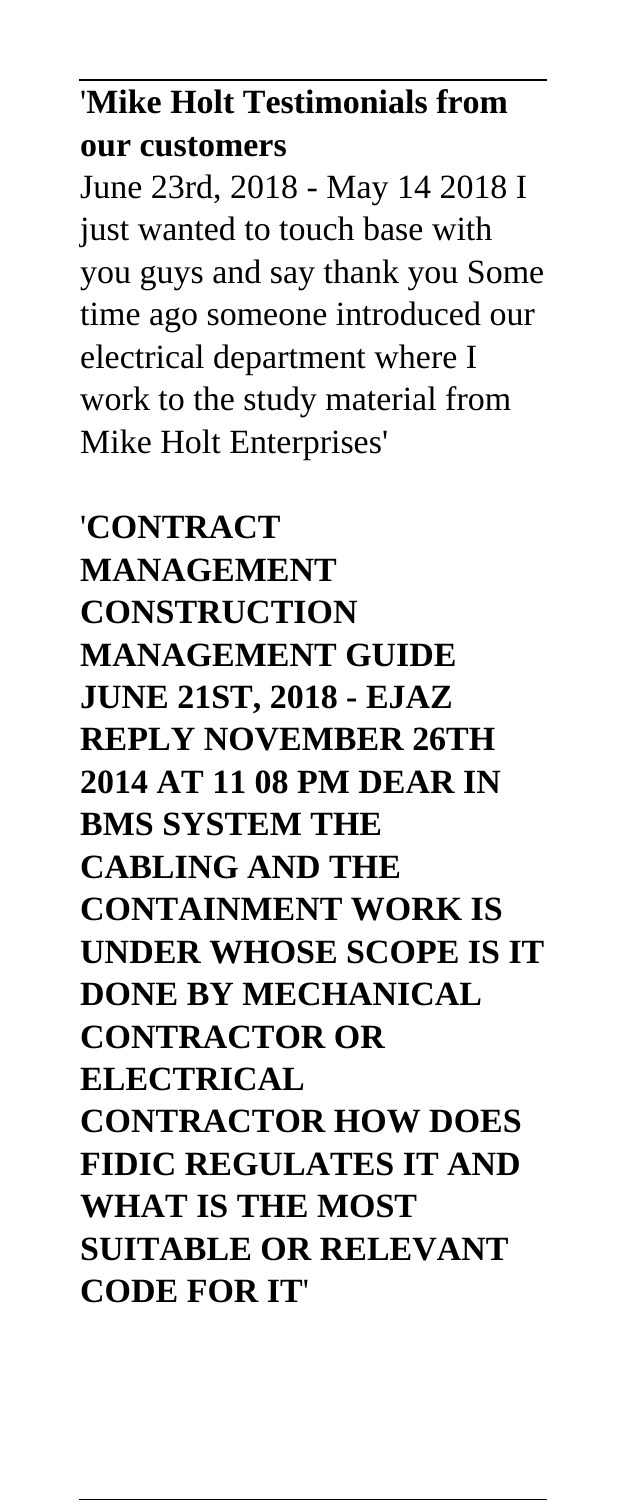# '**Business News Personal Finance and Money News ABC News**

June 23rd, 2018 - Find the latest business news on Wall Street jobs and the economy the housing market personal finance and money investments and much more on ABC News'

'*http www fbo gov*

*June 24th, 2018 - We would like to show you a description here but the site wond* $\notin$ <sup>TMt</sup> allow *us*''**SOMOS PRIMOS Dedicated to Hispanic Heritage and Diversity**

June 23rd, 2018 - Memories of World War II Guy Gabaldon Dr Hector Garcia Veteran s Day Puerto Rican Soldiers Praha Texas Veterans Memorial WWII Memorial Set for May

## 2004''**cable joints blog page articl**

june 23rd, 2018 - welcome to the cable joints blog laser scanning 132kv high voltage substations using topcon gls 2000 scanner'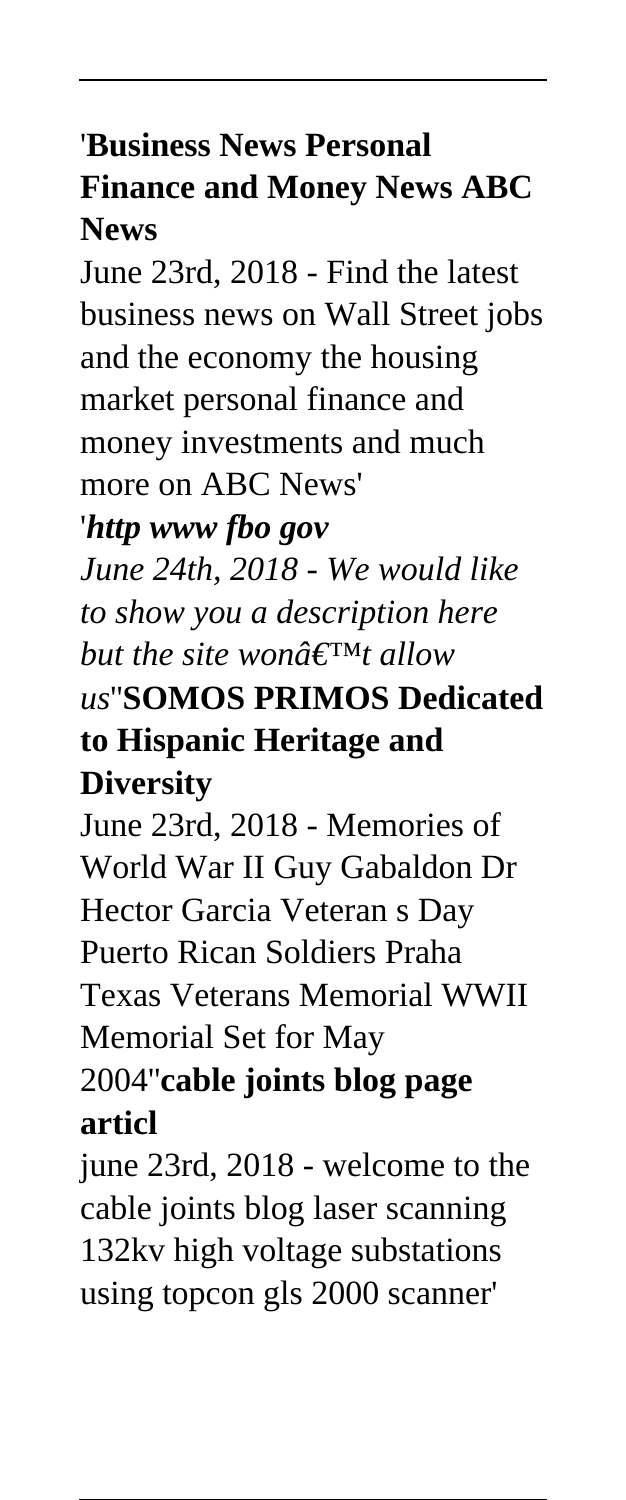#### '**5 star plus retail design**

june 21st, 2018 - the beginner $\hat{\mathbf{a}} \in \mathbb{M}$ s guide to retail

store design may 23 2018 you've got your

products you $\hat{a} \in T^{M}$ ve got your brand you $\hat{a} \in T^{M}$ ve

even had success selling online so much success in

fact that you are looking to open a bricks and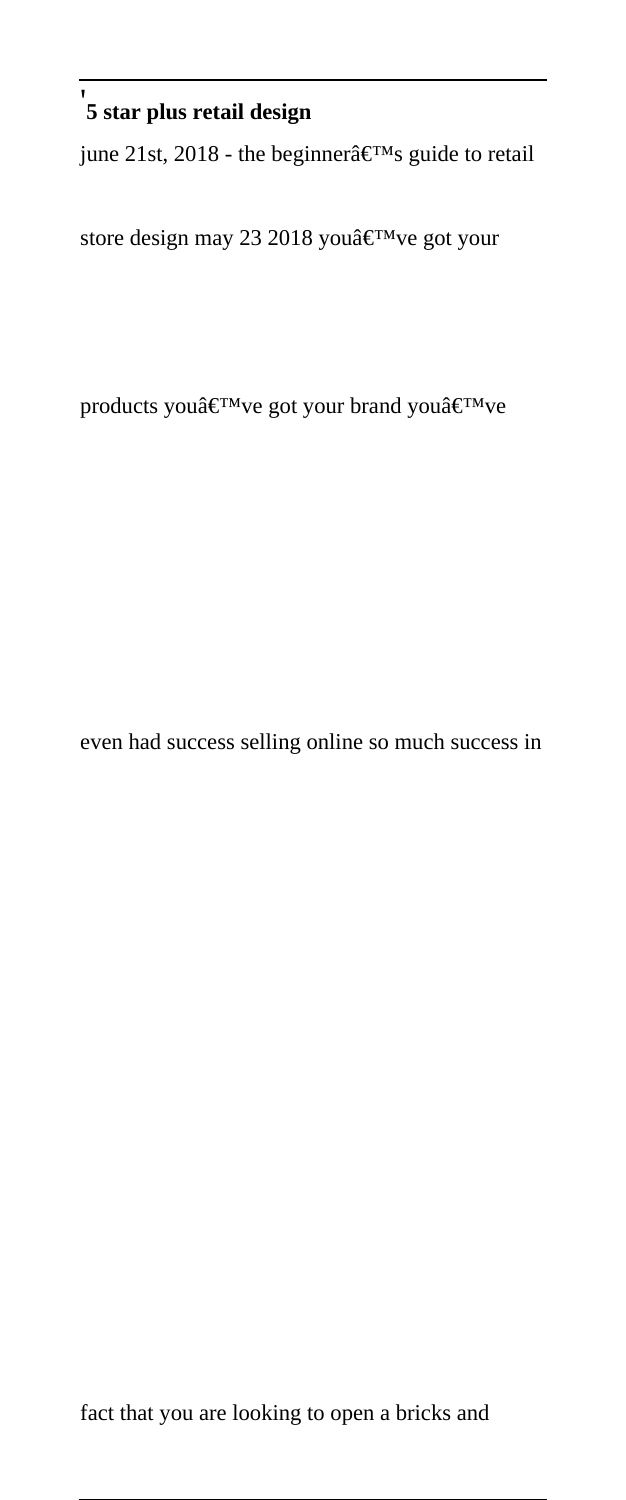## '**search results for breaking news from british exporters june 23rd, 2018 manufacturers online news latest products and services breaking uk exporters news**'

'**art archive at tadias magazine**

june 23rd, 2018 - photographer aida muluneh from

ethiopia is featured in the being new photography

2018 exhibition which is the current edition of the

museum of modern art moma s new photography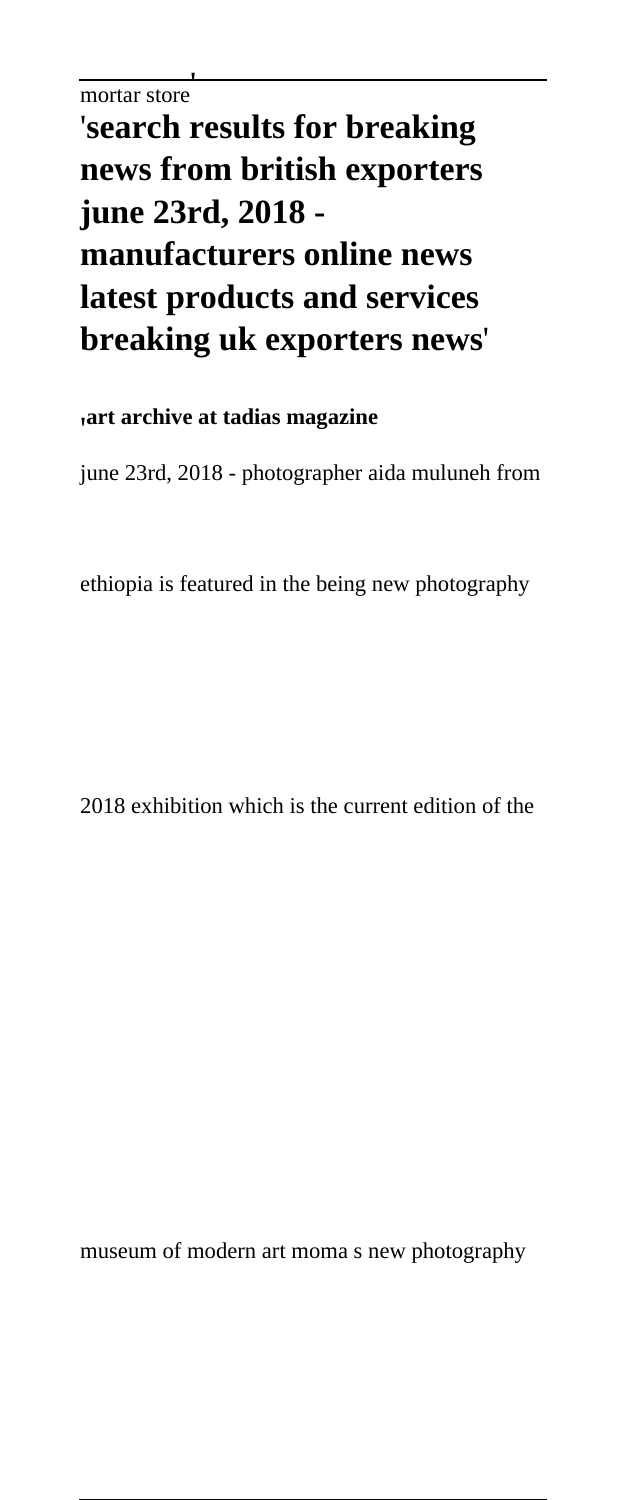### **afghanistan institute for the study of war**

**june 23rd, 2018 - borders iran and afghanistan share a 582 mile 936 km border along a plain in western afghanistan the iranian afghan border crosses through several deserts and marshlands**'

'**clear lake indiana bulletin board clearlakeindiana org** june 23rd, 2018 - clear lake fun bulletin board in

steuben county indiana 46737'

'**Official Website of Daman U T Administration India June 23rd, 2018 - Selected Candidates for NISE amp NMMS Exam Selected Candidates for the Post of Multi Tasking Staffs MTS in the Directorate of Medical amp Health Services**''**ambrose building – insurance builders june 20th, 2018 - it sounds like a very dry topic but in the induction of our new staff we ask two questions do you have insurance have you read your pds**'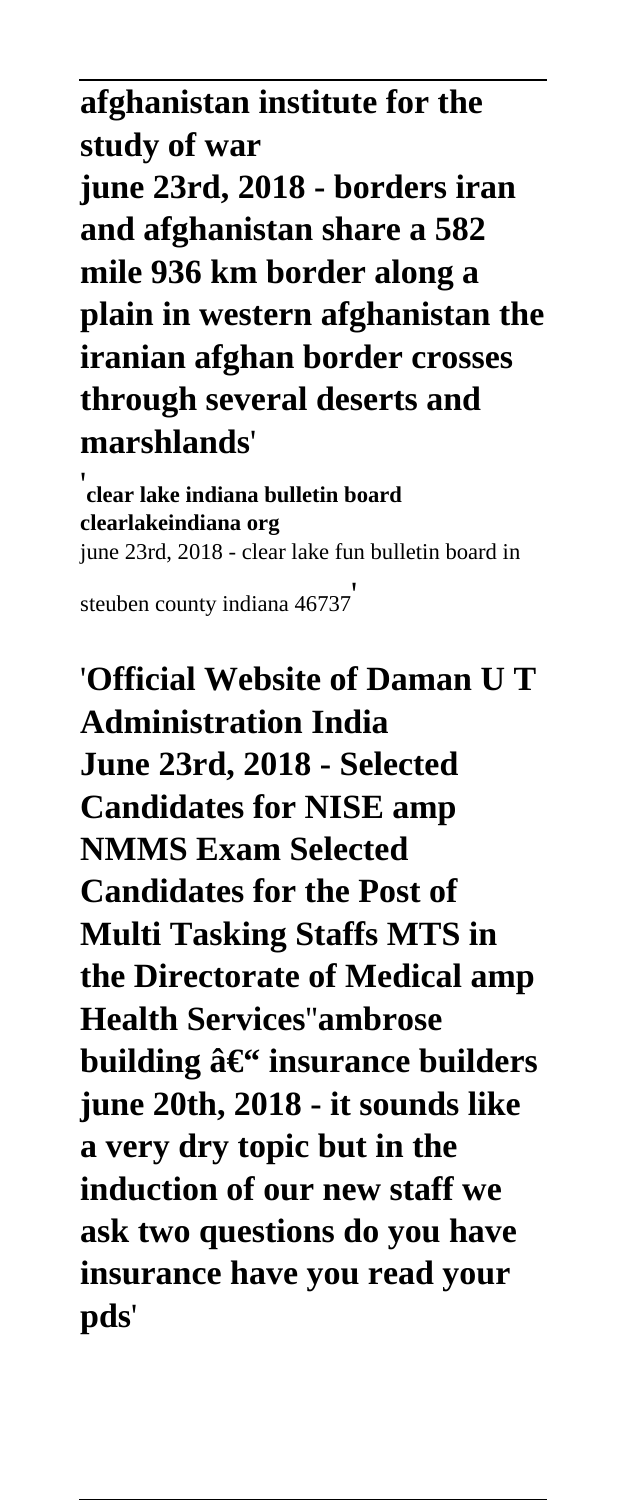# '**Ford 8N 9N amp 2N Tractors Collecting Restoring and** June 22nd, 2018 - A page dedicated to collecting restoring and using Ford 2N 8N and 9N tractors Includes complete specs history pictures and articles of interest to collectors admirers and users of these great old machines''**archives philly com**

june 24th, 2018 - archives and past articles from

the philadelphia inquirer philadelphia daily news

and philly com'

'**epanorama net links june 19th, 2018 - limited depending on the highest permissible fuse note on light bubs and fixture power ratings have necessary meaning you might wonder why should a mostly metalic goosneck desk lamp say 60w**''**LOOT CO ZA**